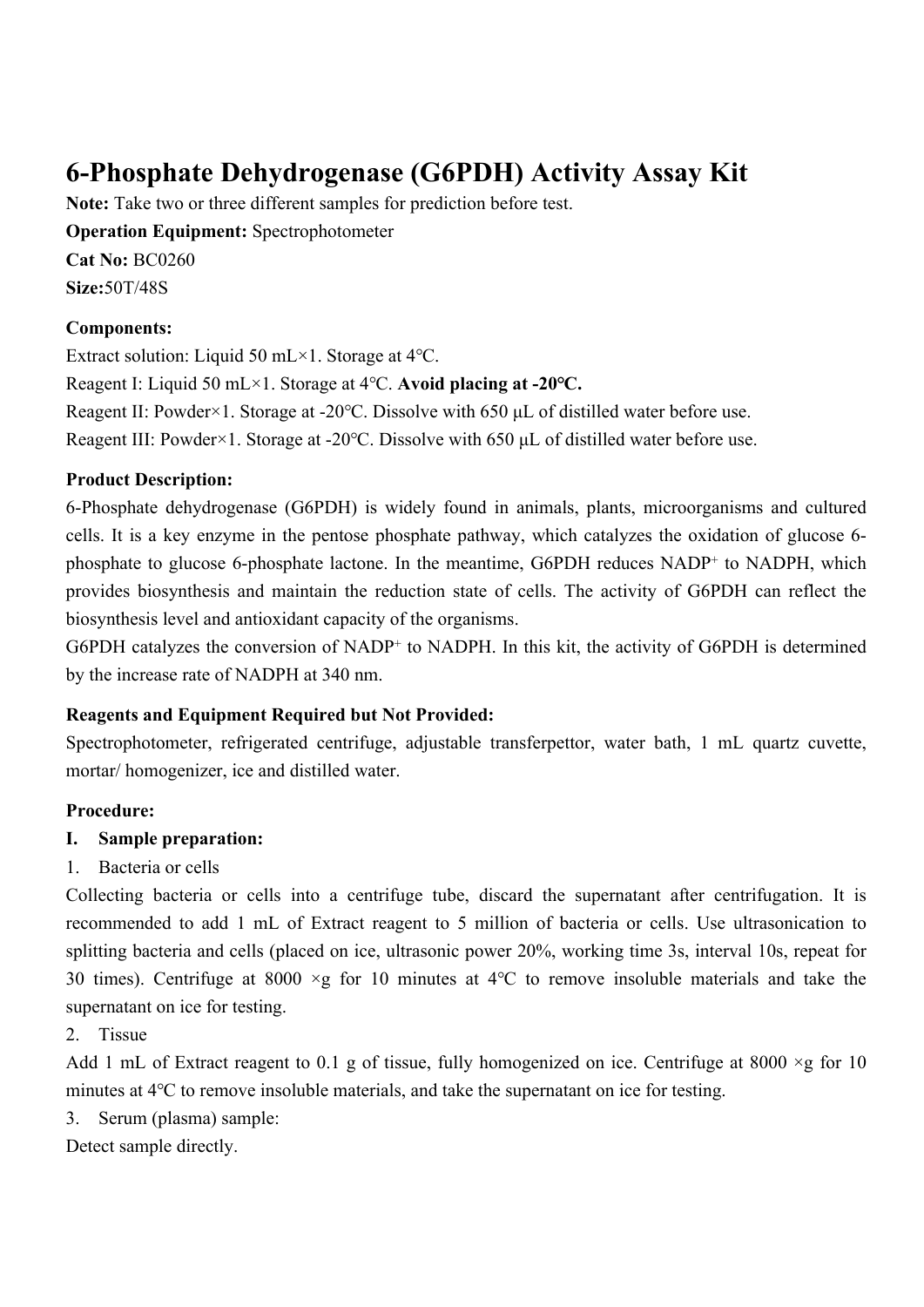## **II. Determination procedure:**

1. Preheat spectrophotometer for 30 minutes, adjust the wavelength to 340 nm, set to zero with distilled water.

- 2. Preheat Reagent I for 30 minutes at 37℃.
- 3. Working solution: Reagent I, Reagent II and Reagent III are mixed by the ratio of 15 : 0.2 : 0.2.
- 4. Add the following reagents

| Reagent $(\mu L)$ | Test tube $(T)$ | Blank tube (B) |
|-------------------|-----------------|----------------|
| Working solution  | 950             | 950            |
| Sample            | 50              |                |
| Distilled water   |                 |                |

Detect the absorbance of initial and final reaction at 340 nm, record as A1(0s), A2(5min).  $\Delta A(Test)=\Delta A(T)=A2(T)-A1(T), \Delta A(Blank)=\Delta A(B)=A2(B)-A1(B).$ 

# **III. Calculation:**

1. Serum (plasma) sample

Unit definition: One unit of enzyme activity is defined as the amount of enzyme catalyzes the generation of 1 nmol of NADPH in the reaction system per minute every milliliter serum (plasma).

G6PDH (U/mL)= $[(\Delta A(T)-\Delta A(B))-(\epsilon \times d)\times 10^{9} \times V_{IV}]$  ÷ Vs ÷ T=643×[ $\Delta A(T)-\Delta A(B)$ ]

- 2. Tissue
- 1) Protein concentration:

Unit definition: One unit of enzyme activity is defined as the amount of enzyme catalyzes the generation of 1 nmol of NADPH in the reaction system per minute every milligram protein.

G6PDH (U/mg prot)= $[(\Delta A(T) - \Delta A(B)) \div (\varepsilon \times d) \times 10^9 \times V_{\text{IV}}] \div (V_S \times C_{\text{DT}}) \div T = 643 \times [\Delta A(T) - \Delta A(B)] \div C_{\text{DT}}$ 

2) Sample weight:

Unit definition: One unit of enzyme activity is defined as the amount of enzyme catalyzes the generation of 1 nmol of NADPH in the reaction system per minute every gram tissue.

G6PDH (U/g weight)= $[(\Delta A(T) - \Delta A(B)) \div (\varepsilon \times d) \times 10^{9} \times V_{TV}] \div (W \div V_{e} \times V_{S}) \div T = 643 \times [\Delta A(T) - \Delta A(B)] \div W$ 

- 3. Bacteria or cultured cells
- 1) Protein concentration:

Unit definition: One unit of enzyme activity is defined as the amount of enzyme catalyzes the generation of 1 nmol of NADPH in the reaction system per minute every milligram protein.

G6PDH (U/mg prot)= $[(\Delta A(T) - \Delta A(B)) \div (\varepsilon \times d) \times 10^{9} \times V_{TV}] \div (V_S \times C_{pr}) \div T = 643 \times [\Delta A(T) - \Delta A(B)] \div C_{pr}$ 

**2)** Amount of cells or bacteria:

Unit definition: One unit of enzyme activity is defined as the amount of enzyme catalyzes the generation of 1 nmol of NADPH in the reaction system per minute every 10<sup>4</sup> cells or bacteria.

G6PDH(U/10<sup>4</sup> cell)=[( $\Delta A(T)$ - $\Delta A(B)$ )÷(ε×d)×10<sup>9</sup>×Vrv]÷(Vs÷Ve×500)÷T=1286×[ $\Delta A(T)$ - $\Delta A(B)$ ]

ε: NADPH molar extinction coefficient, 6.22×10<sup>3</sup>L/mol/cm;

d: Light path of cuvette, 1 cm;

Vrv: Total reaction volume, 0.001 L;